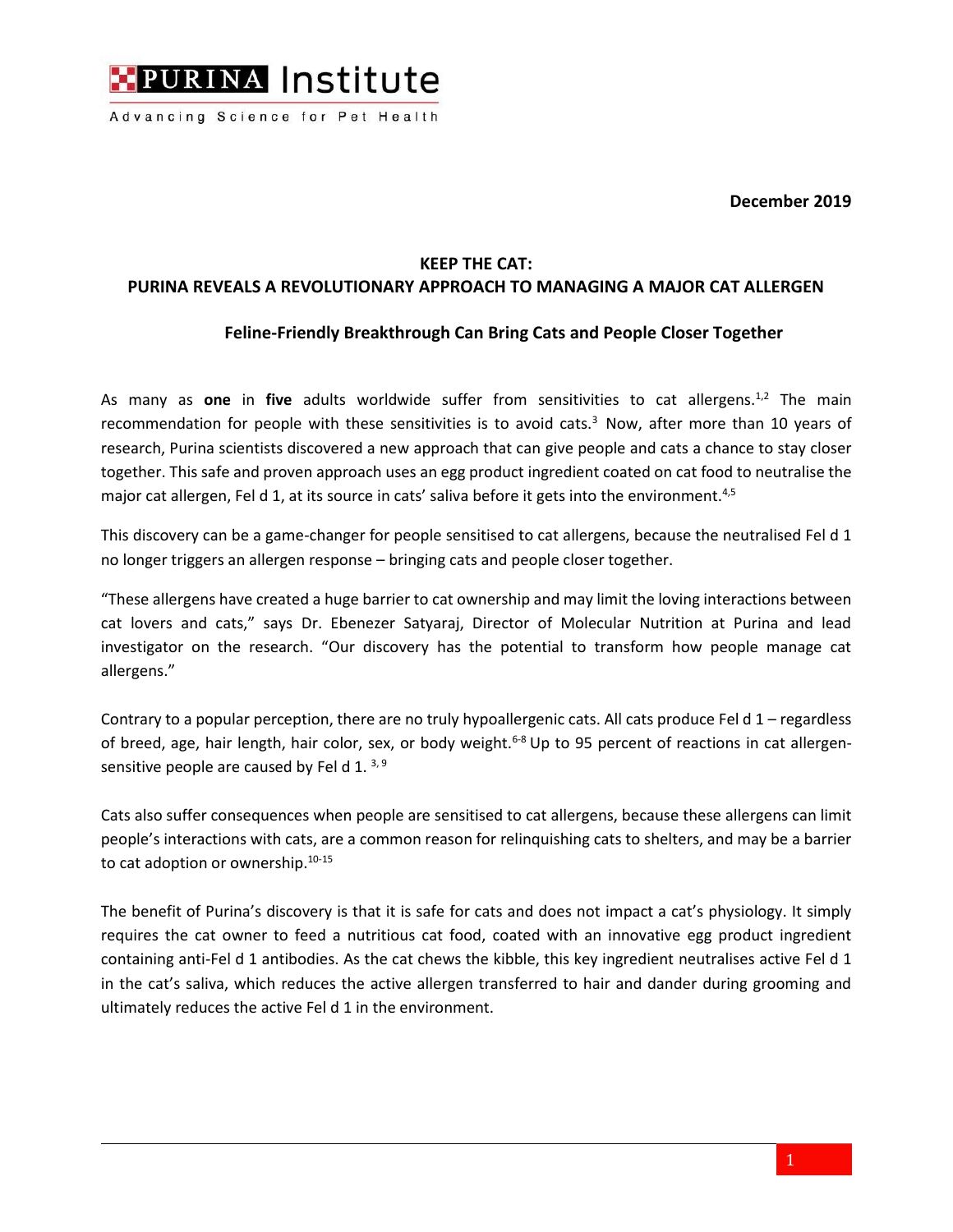

Advancing Science for Pet Health

Purina's published studies demonstrate this novel approach significantly reduces active Fel d 1 in cat's saliva and on their hair and dander. There was a 47% reduction, on average, of active Fel d 1 on cat's hair beginning with the third week of feeding the diet.<sup>5</sup> Reducing this active allergen in the environment can have very real and positive impacts on people, who may otherwise limit their interactions with cats.  $16,17$ 

"At Purina, we imagine a world where nutritional innovation can be life-changing," says Dan Smith, Vice President, Research and Development, Purina. "We believe pets and people are better together. This breakthrough finding has the potential to improve the lives of cats and the people who love them."

These scientific results reveal a revolutionary approach to managing cat allergens. Purina expects to have product news to share within a year.

**For updates on this research please visit:** [www.purinainstitute.com](http://www.purinainstitute.com/)

**For further information or to request an interview with a UK spokesperson, please contact:** 

**Nestlé UK Press Office**

**Tel: 020 8667 6005**

**[nestleukpressoffice@uk.nestle.com](mailto:nestleukpressoffice@uk.nestle.com)**

### **About the Purina Institute**

Serving as the global voice of Purina's science and its more than 500 scientists and pet care experts, the Purina Institute is responsible for sharing the latest scientific findings in companion animal nutrition, with the goal of putting nutrition at the forefront of pet health discussions.

### **About Purina**

Nestlé Purina PetCare promotes responsible pet care, community involvement and the positive bond between people and their pets. A premiere global manufacturer of pet products, Nestlé Purina PetCare is part of Swiss-based Nestlé S.A., a global leader in nutrition, health and wellness.

#### References:

- 1. Bousquet, P.J., Chinn, S., Janson, C., Kogevinas, M., Burney, P., & Jarvis, D. (2007). Geographical variation in the prevalence of positive skin tests to environmental aeroallergens in the European Community Respiratory Health Survey I. *Allergy*, *62*, 301-309. Doi: 10.1111/j.1398-9995.2006.01293.x
- 2. Zahradnik, E., & Raulf, M. (2017). Respiratory allergens from furred mammals: environmental and occupational exposure. *Veterinary Sciences, 4,*38. Doi: 10.3390/vetsci4030038
- 3. Dávila, I., Dominguez-Ortega, J., Navarro-Pulido, A., Alonso, A., Antolin-Amerigo, D., Gonzalez-Mancebo, E., …Torrecillas, M. (2018). Consensus document on dog and cat allergy. *Allergy*, *73*(6), 1206-1222. Doi: 10.1111/all.13391
- 4. Satyaraj, E., Sun, P., & Sherrill, S. (2019, June). *Fel d 1 blocking antibodies against the major cat allergen Fel d 1*. Presented at the annual meeting of the European Academy of Allergy and Clinical Immunology, Lisbon, Portugal./Satyaraj E., Li, Q., Sun, P., & Sherrill, S. (2019). Anti-Fel d 1 immunoglobulin Y antibody-containing egg ingredient lowers allergen levels in cat saliva. *Journal of Feline Medicine and Surgery*. Doi: 10.1177/1098612X19861218